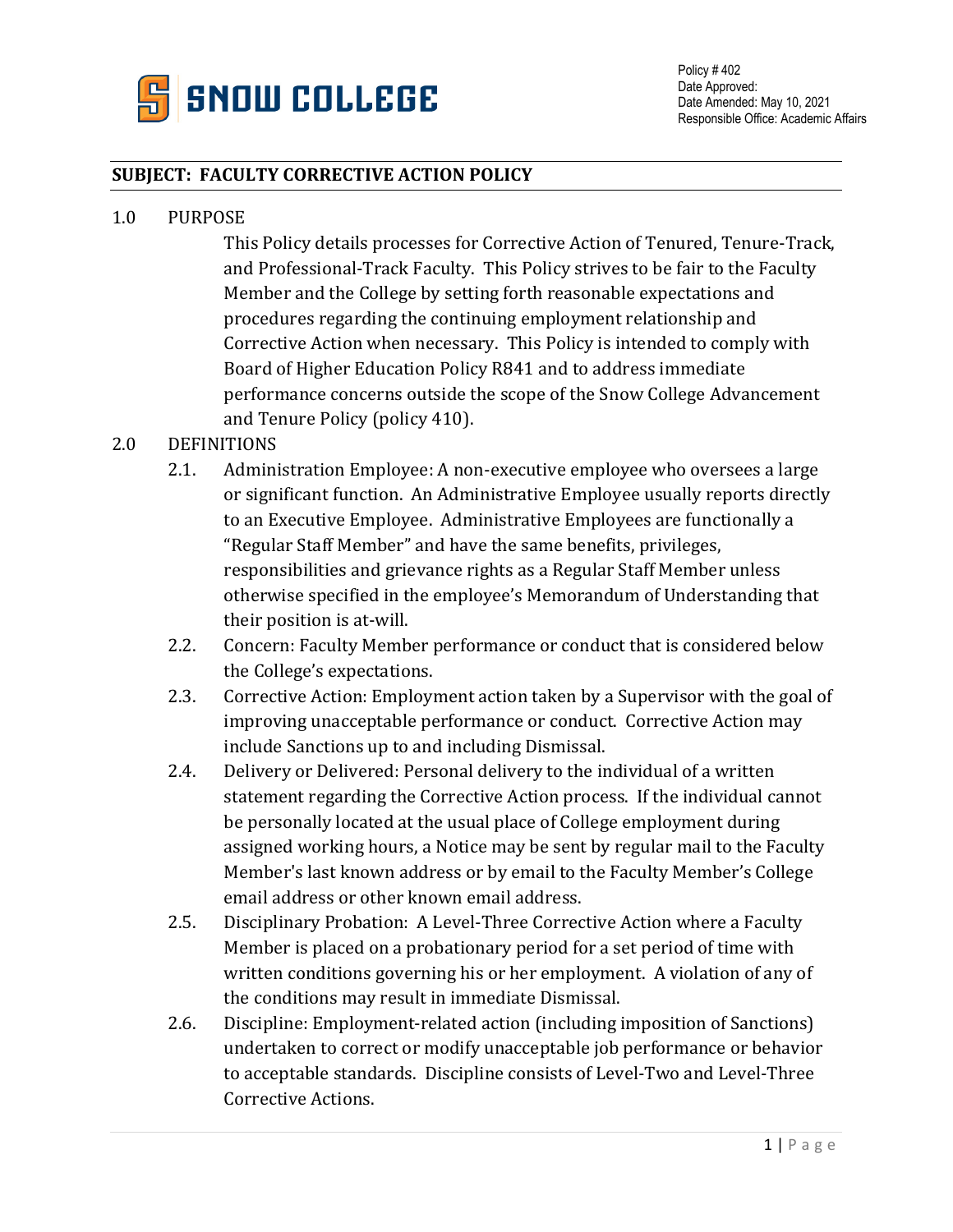

- 2.7. Dismissal or Dismissed: A Disciplinary action where a Faculty Member's employment with the College is ended.
- 2.8. EXECUTIVE EMPLOYEE Employees who report to the directly to the President, represent the highest level of decision making for their area of responsibility, and serve on the President's top council (Cabinet). Executive Employees are at-will.
- 2.9. Faculty or Faculty Member: A person who is a member of the College's fulltime Faculty in a Tenured, Tenure-Track, or Professional-Track Position. A person may be a Faculty member and, in a Staff, Administrative, or Executive position (in which case this Policy applies to employment in the Faculty position only).
- 2.10. Final Decision Letter: A letter issued to a Faculty Member notifying him or her of the College's decision regarding a Discipline matter.
- 2.11. Final Written Warning: A letter issued to a Faculty Member which addresses a Concern that is reoccurring or significantly disruptive in nature and warns that failure to adequately address the Concern will result in Corrective Action or Dismissal.
- 2.12. Human Resources or HR. The office in the College charged with the administration and record maintenance of personnel matters or a proxy that may be designated by the President.
- 2.13. Immediate Supervisor: Typically, the Department Chair. If the faculty member is the chair, the division dean is the immediate supervisor. If the Faculty member is the dean, the CAO, or Academic Affairs designee, is the immediate supervisor.
- 2.14. Ineligible for Re-employment Designation: Employment status designated by Human Resources for employees who have engaged in behavior that is egregious in nature. This status bars the employee from future employment at the college.
- 2.15. Job Abandonment: Termination of employment due to the failure of a Faculty Member to show for work for five consecutive teaching days during a semester in which duties are assigned (teaching, etc.) or a similar period and failing to appropriately and reasonably notify his or her Immediate Supervisor.
- 2.16. Level-One Corrective Action: Performance Improvement Plan. Performance improvement plans primarily address performance-related concerns. Level-One Corrective Action is usually administered by the Immediate Supervisor and may include consultation with the HR Director and other Administrative and/or Executive leaders as appropriate.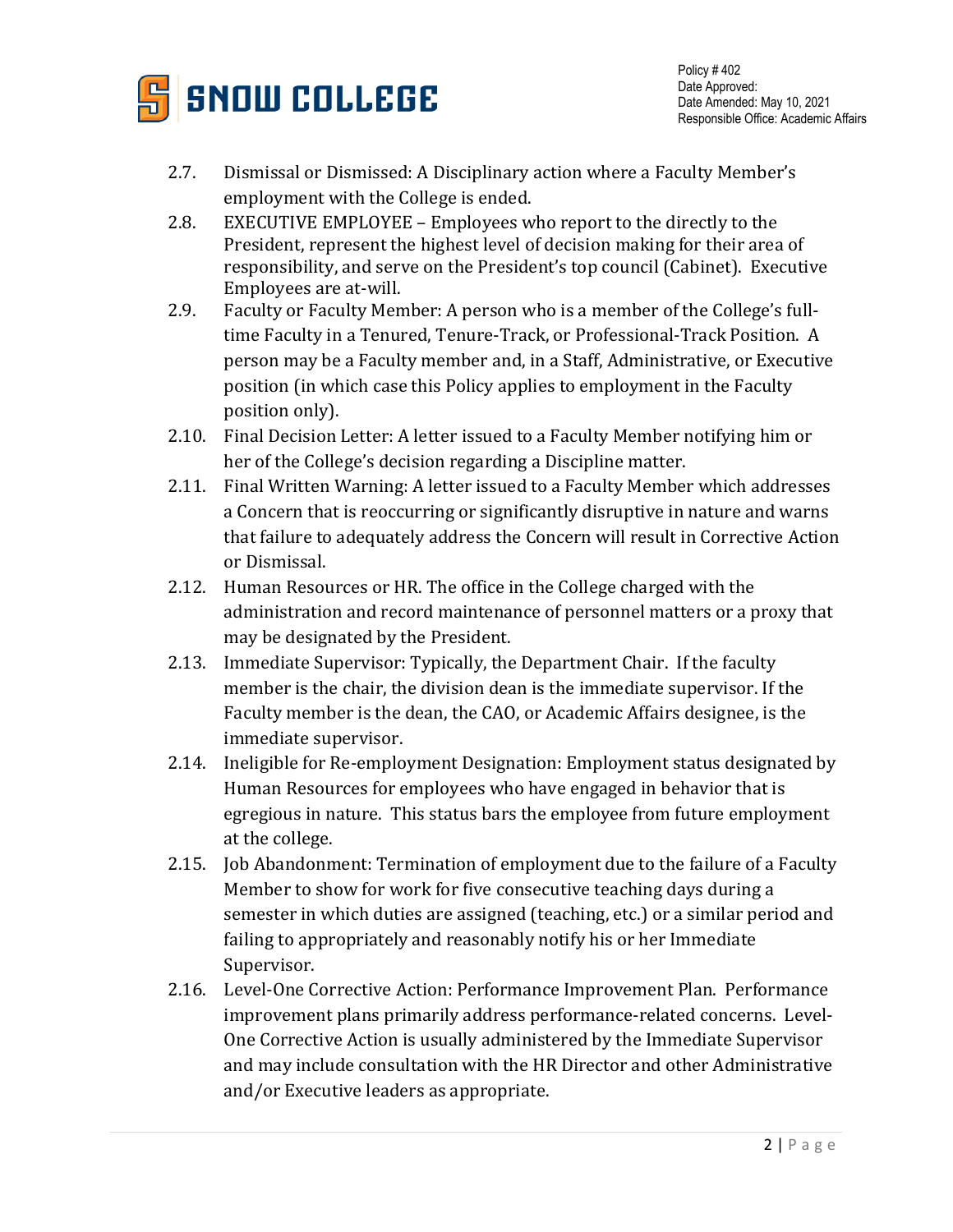

- 2.17. Level-Two Corrective Action: Action that addresses Faculty Member Concerns that are recurring, disruptive and/or significant. Level-Two Corrective Action may be taken without prior warning depending on the nature and severity of the Concerns. Level-Two Corrective Action options include: Written Warning Letter and Final Written Warning Letter. A Final Written Warning Letter may be issued without first issuing a Written Warning Letter.
- 2.18. Level-Three Corrective Action: Action that addresses Concerns that are severe and/or pervasive and that have had or may have a significant negative impact on the College. Concerns may be considered severe due to a lack of progress by the Faculty Member in meeting expectations despite previous attempts of Corrective Action or due to a higher level of impact or potential impact created by the Faculty Member Concern. Level-Three Corrective Action may be taken without prior warning, depending on the nature and severity of the Concerns. Level-Three Corrective Action options include: Reduction in Rank, Reduction in Pay, Suspension without Pay, Disciplinary Probation, and Dismissal.
- 2.19. Notice: Notification to a Faculty Member of a matter related to the Corrective Action process. Notice is an explanation of the Concern and may include an explanation of proposed Sanctions. Notice may occur through a conversation in person, by phone, or electronically; by Delivery of a written statement including a Notice of Intent; or in another way calculated to apprise a Faculty Member of a Corrective Action matter. Verbal Notice should be followed with a written confirmation. [Note "Notice" as used in R481 is defined as "Delivery" in this Policy.]
- 2.20. Notice of Intent: A written statement setting forth a Concern or Concerns, circumstances surrounding the Concern, the impact on the College, and any previous attempts to address the Concern or similar Concerns. A Notice of Intent may include a proposed Sanction.
- 2.21. Paid Administrative Leave: Paid time equal to a Faculty Member's regularly scheduled hours of work. Faculty Members on Paid Administrative Leave are subject to recall at any time and must remain available to return to work. Paid Administrative Leave is considered a non-punitive action with no loss of employment status.
- 2.22. Performance Improvement Plan: A constructive way to address Concerns and give a Faculty Member the opportunity to succeed. It may be used to address performance deficiencies or to ameliorate behavior-related concerns.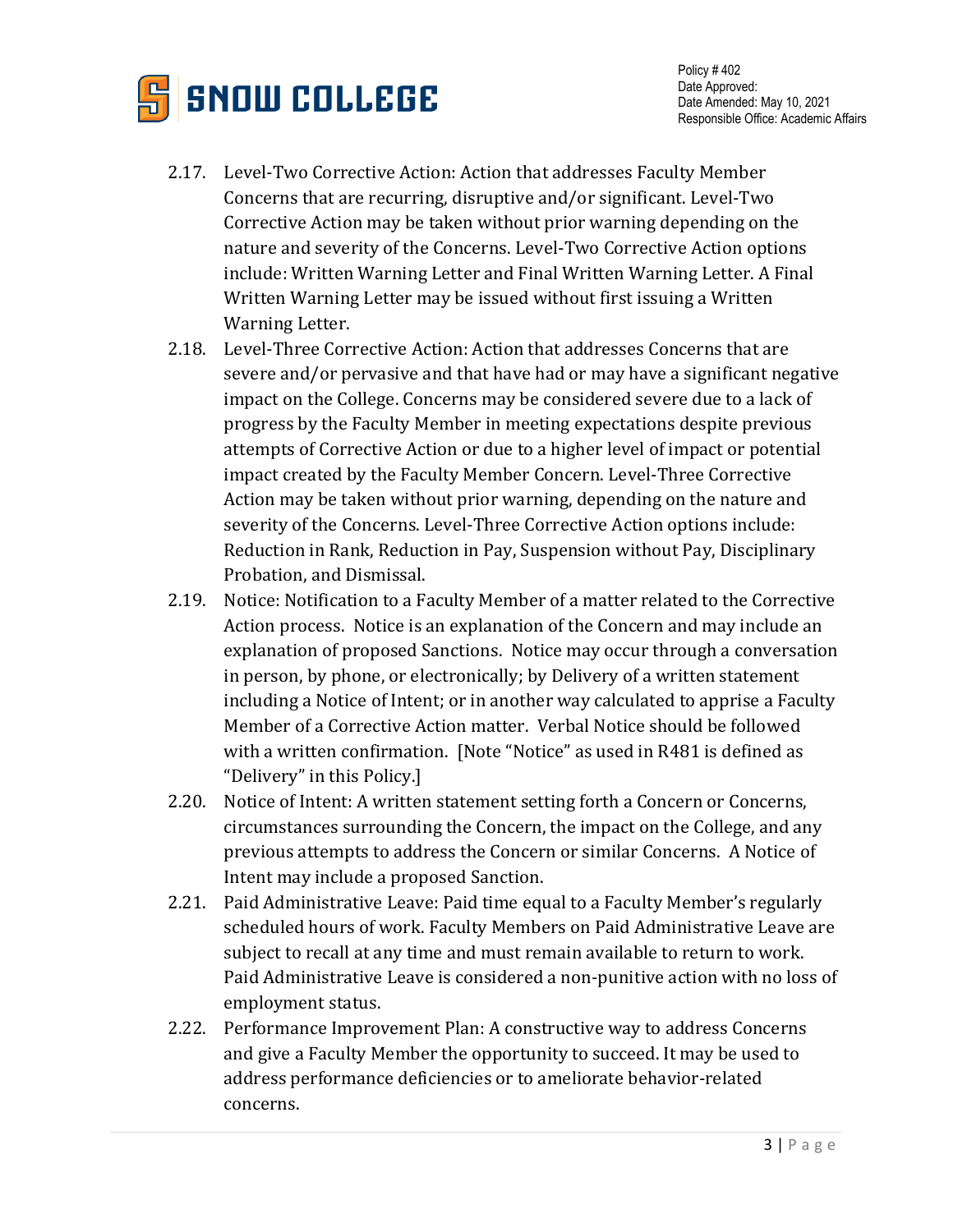

- 2.23. Pre-Corrective Action: Action that addresses minor Faculty Member Concerns in an attempt to correct the behavior before it becomes more problematic. Pre-Corrective Action includes but is not limited to the following options: training, coaching, verbal reprimands, and verbal warnings. Pre-Corrective Action should clearly outline where performance is lacking and offer training and support as needed. Pre-Corrective Action should be documented.
- 2.24. Progressive Discipline. Using increasing severe steps or measures when an employee fails to correct a problem.
- 2.25. Reduction in Pay: A decrease in salary or hourly wages (within FLSA regulations) which replaces the Faculty Member's current salary or hourly wage amount.
- 2.26. Reduction in Rank: Reducing the rank of a Faculty Member such as from Associate Professor to Assistant Professor.
- 2.27. Response or Respond: A communication from a Faculty Member regarding a Corrective Action matter that has been communicated to the Immediate Supervisor, HR Director, or administrator.
- 2.28. Sanctions: Disciplinary measures authorized to be imposed upon Faculty Members including a Written Warning, Reduction in Pay, Disciplinary Probation, Suspension without Pay, Reduction in Rank, or Dismissal from employment. Sanctions do not include verbal warnings, reprimands, or Performance-Improvement Plans.
- 2.29. Suspension without Pay: A temporary interruption of a Faculty Member's wages and work requirement—benefits are not typically interrupted.
- 2.30. Termination or Terminated: The end of a Faculty Member's employment at the College. Includes Dismissal, program discontinuance, reduction in force, and end of temporary employment.
- 2.31. Written Warning: A letter issued to a Faculty Member which addresses unacceptable performance and/or conduct.
- 3.0 POLICY
	- 3.1. Snow College recognizes that productive and valued Faculty are essential to achieve the College's mission. It is the policy of Snow College to provide a fair and supportive environment for its Faculty by setting forth reasonable expectations and procedures regarding the continuing employment relationship. However, it is sometimes necessary in an employment relationship for the College to have Corrective Action procedures in place.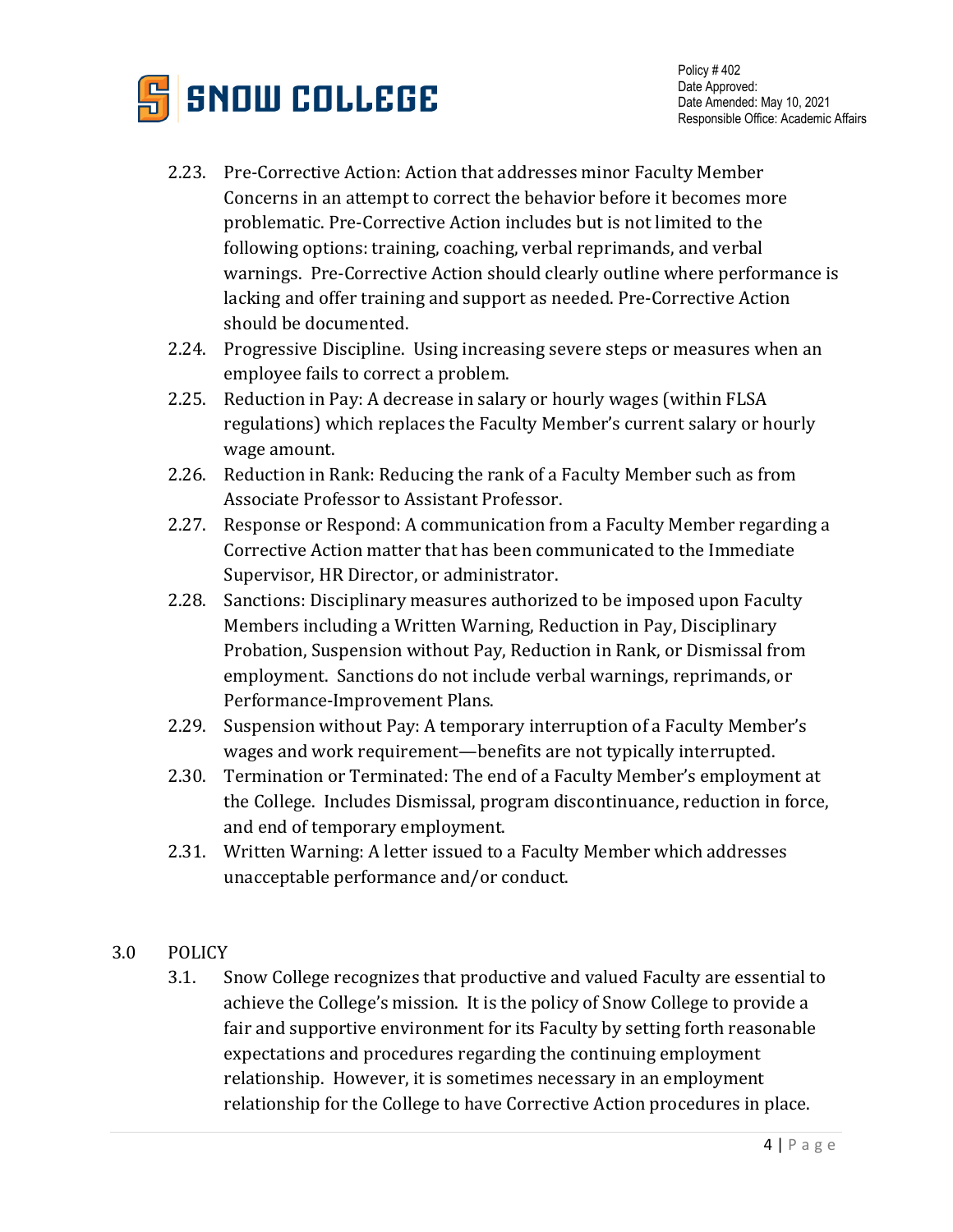

Corrective Action shall be Delivered by the College with the goal of correcting unacceptable Faculty performance or conduct. Corrective Action may include Sanctions up to and including Dismissal, when in the discretion of the College, such action is necessary.

- 3.2. This Policy shall comply with and be read together with USHE Policy R481, (Academic Freedom, Professional Responsibility, Tenure, Termination, and Post-Tenure Review).
- 3.3. This Policy applies to discipline of Tenured Faculty Members and discipline of Tenure Track and Professional Track Faculty Members during the course of their yearly contract. It does not apply to the non-reappointment of a Tenure Track faculty member or Professional Track Faculty Member and gives no rights in the event of a nonrenewal.

#### 4.0 PROCEDURES

- 4.1. Faculty are entitled to the following Academic Freedoms:
	- 4.1.1. Academic Freedom in Teaching: Faculty members possess the right to full freedom in the classroom to discuss their subjects and pedagogy. They may present any controversial material relevant to their courses of instruction, but they are encouraged not to introduce into their teaching controversial matter which has no relation to the subject being taught.
	- 4.1.2. Academic Freedom in Research: A faculty member is entitled to full freedom in research and in the publication of the results. Research for pecuniary return should be conditional upon disclosure to and the consent of the officials of the institution.
	- 4.1.3. Academic Freedom in Public Life: A Faculty Member is a citizen, a member of a learned profession, and an officer of an educational institution. When the Faculty Member speaks or writes as a citizen, he or she is free from institutional censorship or discipline. However, the Faculty Member's special position in the community imposes special obligations. As a person of learning and an education officer, the faculty member should remember that the public may judge his or her profession and institution by his or her communications. Hence the faculty member should at all times strive to be accurate, should exercise appropriate restraint, should show respect for others, and should make every effort to indicate that he or she is not speaking for the institution.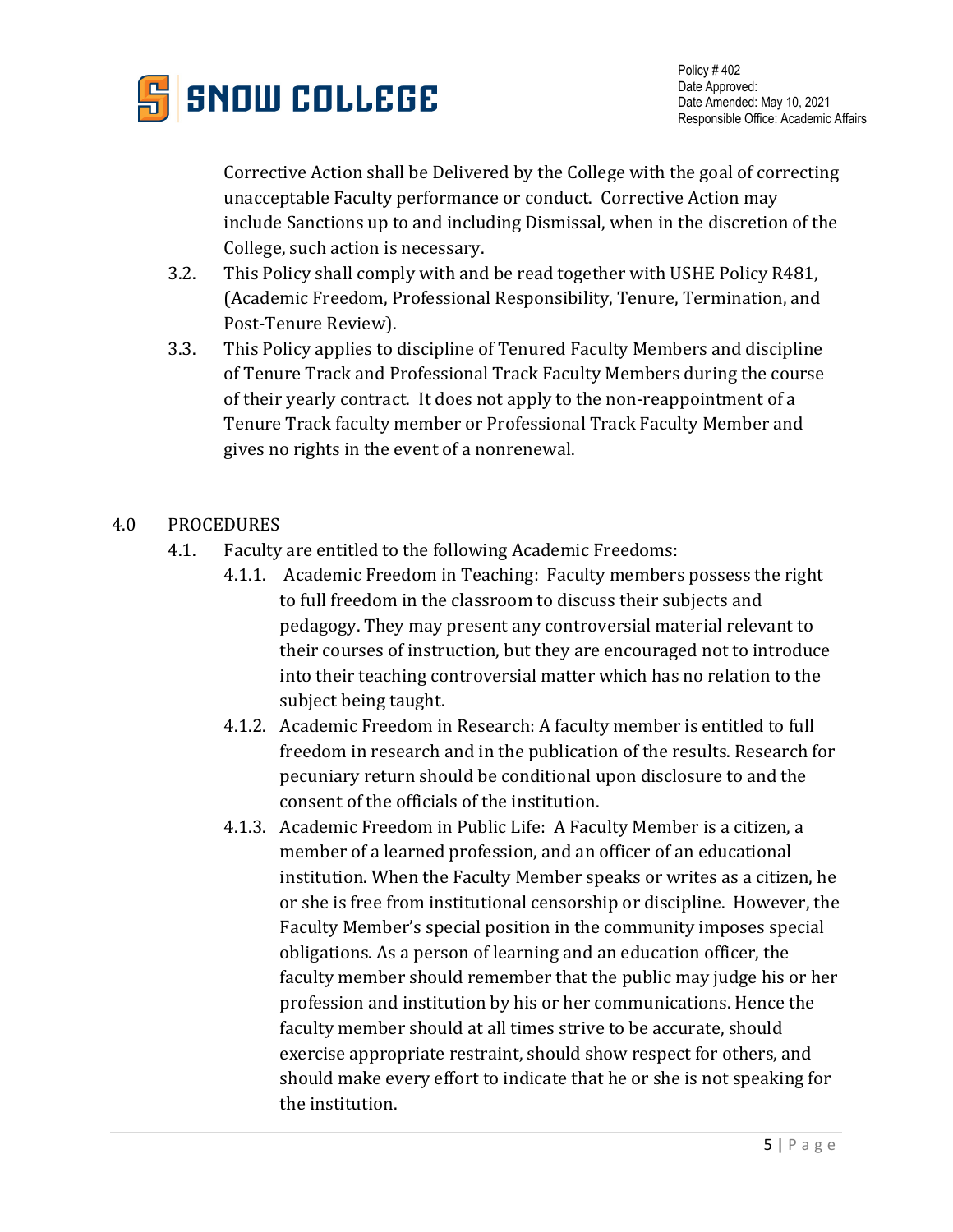

- 4.2. When Faculty engage in behaviors or conduct not protected by and contrary to the College's mission, academic freedom, operations or policy, Corrective Action may be necessary. The following are examples of Concerns that may trigger Corrective Action:
	- 4.2.1. Unsatisfactory Performance (Professional incompetence): Failure to satisfactorily perform job duties or meet job requirements. This may include lack of productivity, poor efficiency or poor quality of work. Unsatisfactory performance is defined by reference to College or any department or office expectations within the College, including any verbal or written expectations communicated by a Supervisor; College Policies and Procedures; and federal and state laws. Unsatisfactory Performance may occur through a Faculty Member's negligence, intentional acts, continued incompetence, or inability to meet job requirements or perform job duties
	- 4.2.2. Serious misconduct or unethical behavior and Serious violation of the Board of Higher Education or College rules and regulations. The following are examples:
		- 4.2.2.1. Unsatisfactory Conduct: Failure to properly conduct his or herself and may include disorderly conduct. It includes any conduct or behavior of a nature for which no reasonable person should expect to receive prior warning. It includes conduct or behavior off-duty or away from the College if that conduct impacts the College, violates College or department policy, or violates the law.
		- 4.2.2.2. Conflict of Interest: As defined by College policy or state law or regulations.
		- 4.2.2.3. Crime: Conviction of a Crime by a court of competent jurisdiction.
		- 4.2.2.4. Misuse of College property or funds: Damage or misuse of College property or funds.
		- 4.2.2.5. Dishonesty: Providing false, fraudulent, or inaccurate information in the course of being hired (such as on resumes, applications, payroll documents); while conducting College business, on College documents, or during College investigations, audits, or complaint processes; and making bad faith allegations of wrongdoing, including allegations that are knowingly false, capricious, maliciously motivated, or made with reckless disregard for facts.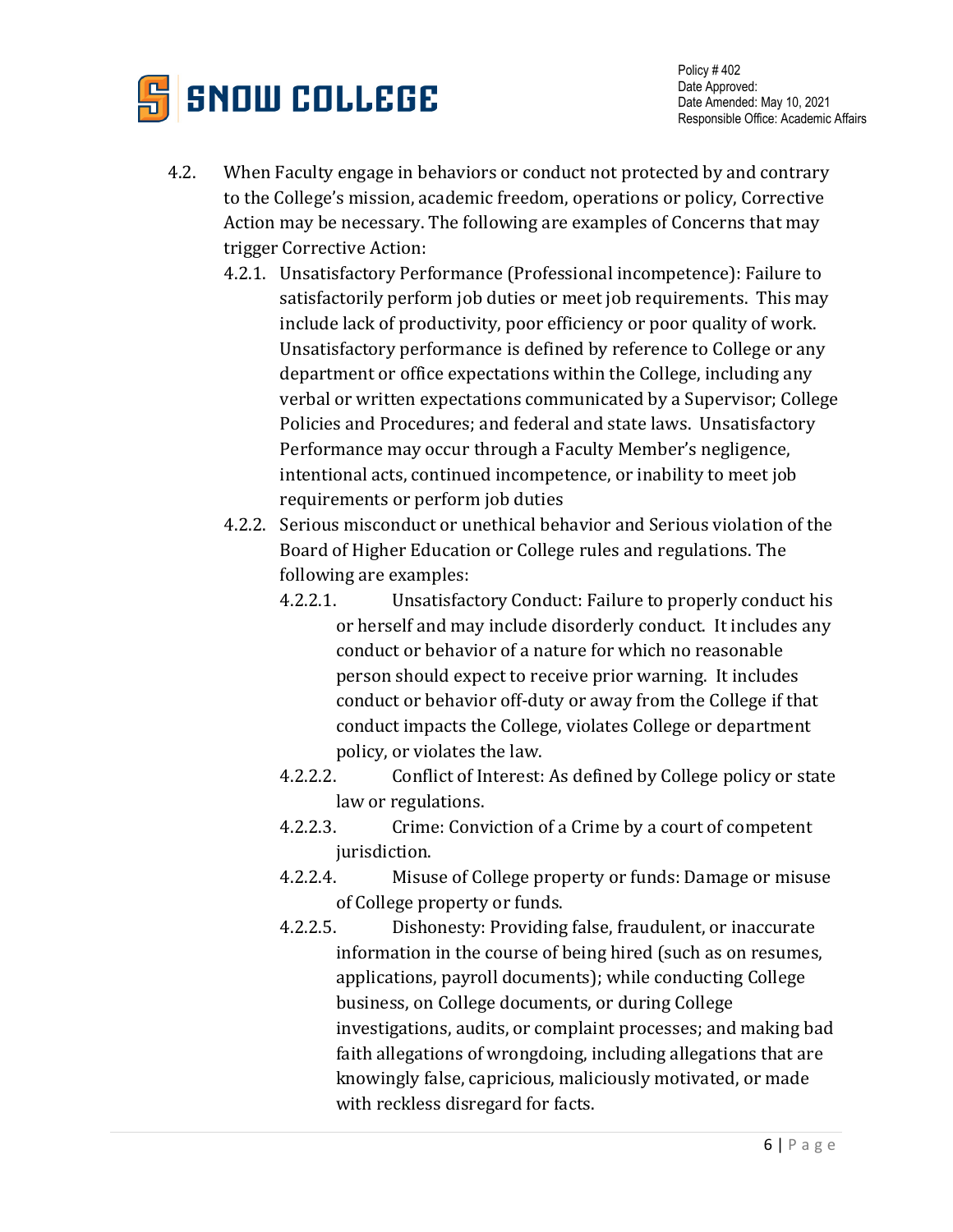

- 4.2.2.6. Discrimination, Harassment or Retaliation: The unjust, harassing, or prejudicial treatment of people. It may also include retaliating against a person for reporting discrimination or harassment or participating in a process that seeks to correct or prevent discrimination or harassment.
- 4.2.2.7. Misappropriation: Unauthorized use or possession of College assets which results or could have resulted in financial loss to the College (for example, theft, embezzlement, fraud, conflict of interest, or failing to report known or suspected misappropriations).
- 4.2.2.8. Interference with Work: Unjustified interference with the work of others.
- 4.2.2.9. Confidentiality: Breaching confidentiality through unauthorized access, use, release or retention of confidential or proprietary information concerning the College and any affiliated entities, operations, or personnel (for example, information and/or records related to payroll, personnel, student, alumni, donors, patients, financial matters, business matters, research, or teaching), regardless of intent.
- 4.2.2.10. Alcohol and drugs: Use of alcohol or illegal drugs, or being under the influence thereof, while on campus or acting in an official college representative role.
- 4.2.2.11. Law: failure to follow federal law, state law, and College regulations, policies, and procedures including those prohibiting discrimination or harassment because of race, color, ethnic origin, religion, sex, age, disability, or other legally impermissible behavior or retaliation.
- 4.2.2.12. Violence: Acts of violence or the threat of violence.
- 4.2.2.13. Violation of student rights: Engaging in misconduct involving students such as discrimination, harassment, or Title IX violations, or enabling such misconduct by others including failing to report as required by law or College policy or rules
- 4.2.3. Inability or unwillingness to meet College expectations. The following are examples:
	- 4.2.3.1. Insubordination: Refusal to follow a reasonable written or verbal instruction from an immediate supervisor or other College employee with apparent authority or following only after complaining or resisting, including Department of Public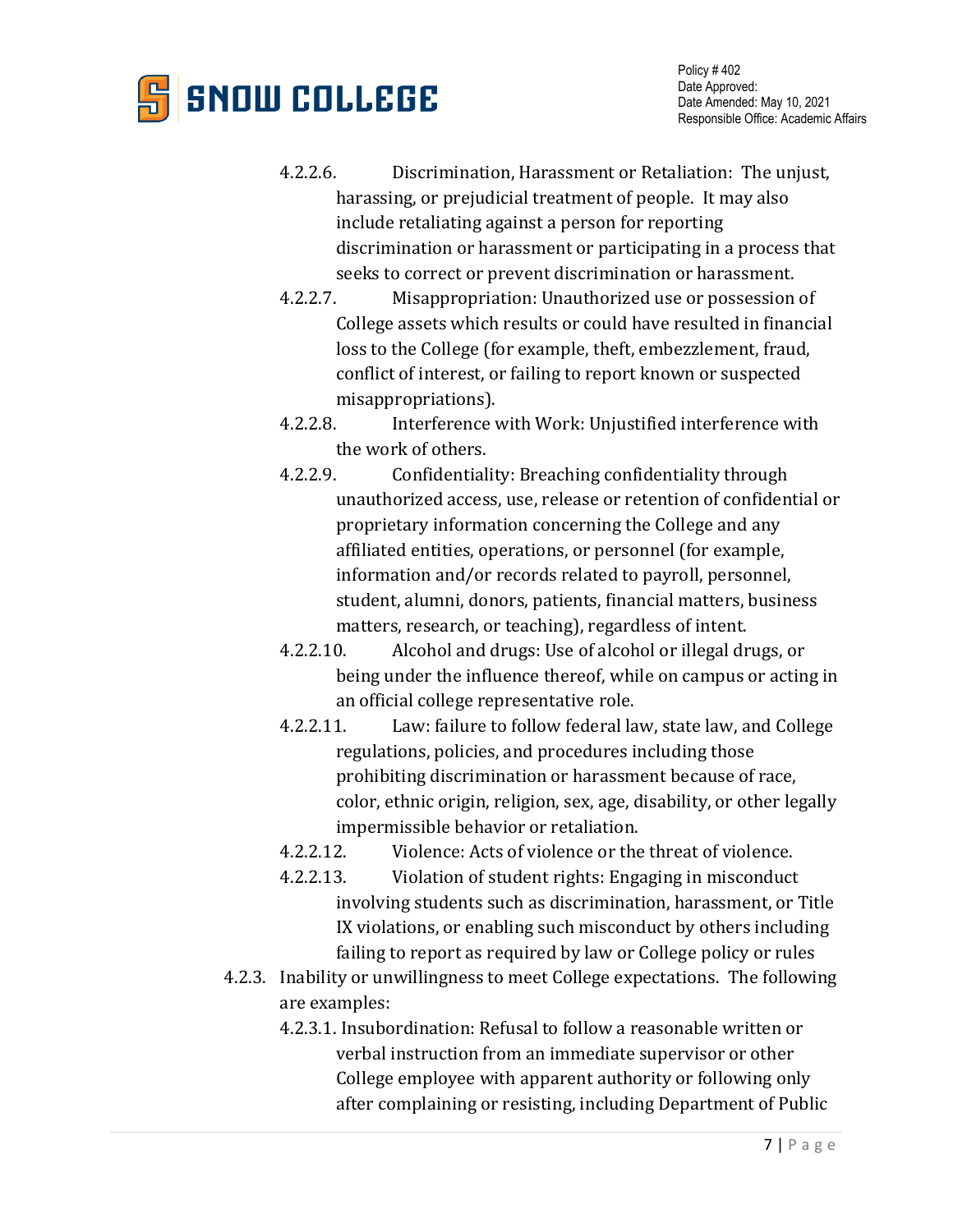

Safety officers in the discharge of their duties. It may also be a failure to cooperate with an apparently legitimate college investigation conducted by, among others, Human Resources, Title IX, Risk Management, Public Safety, or Internal Audit. (Faculty who believe they have been instructed to violate College policy or the law should contact Human Resources immediately.)

- 4.2.3.2. Poor Attendance: Unauthorized or unapproved absences; excessive absence; failure to follow departmental procedures regarding notification of or requests for leave; habitual tardiness; chronic absence; patterns indicating abuse of leave policy; falsification of timekeeping records; failure to return from approved leaves; job abandonment.
- 4.2.3.3. Safety: Failure to follow safe work practices, failure to report unsafe work practices, failure to immediately file accident reports, failure to immediately report safety hazards to a manager or Risk Management.
- 4.2.3.4. Electronic resources: Improper use of College computing and/or electronic resources, including violations of the College's Electronic Use Policy.
- 4.2.3.5. Other generally accepted standards: Violation of other generally accepted standards of conduct, where such violation creates substantial inefficiency and/or an unacceptable work atmosphere at the College.
- 4.3. To determine the appropriate level of Corrective Action, the College may consider the following:
	- 4.3.1. The severity of the Concern.
	- 4.3.2. The repeated nature of the Concern.
	- 4.3.3. Prior Discipline/Corrective Actions.
	- 4.3.4. Previous verbal warnings and performance discussions.
	- 4.3.5. The Faculty Member's past work record.
	- 4.3.6. The impact on College operations and/or reputation.
	- 4.3.7. The potential of the violations for causing damage to persons or property.
	- 4.3.8. Any other relevant information.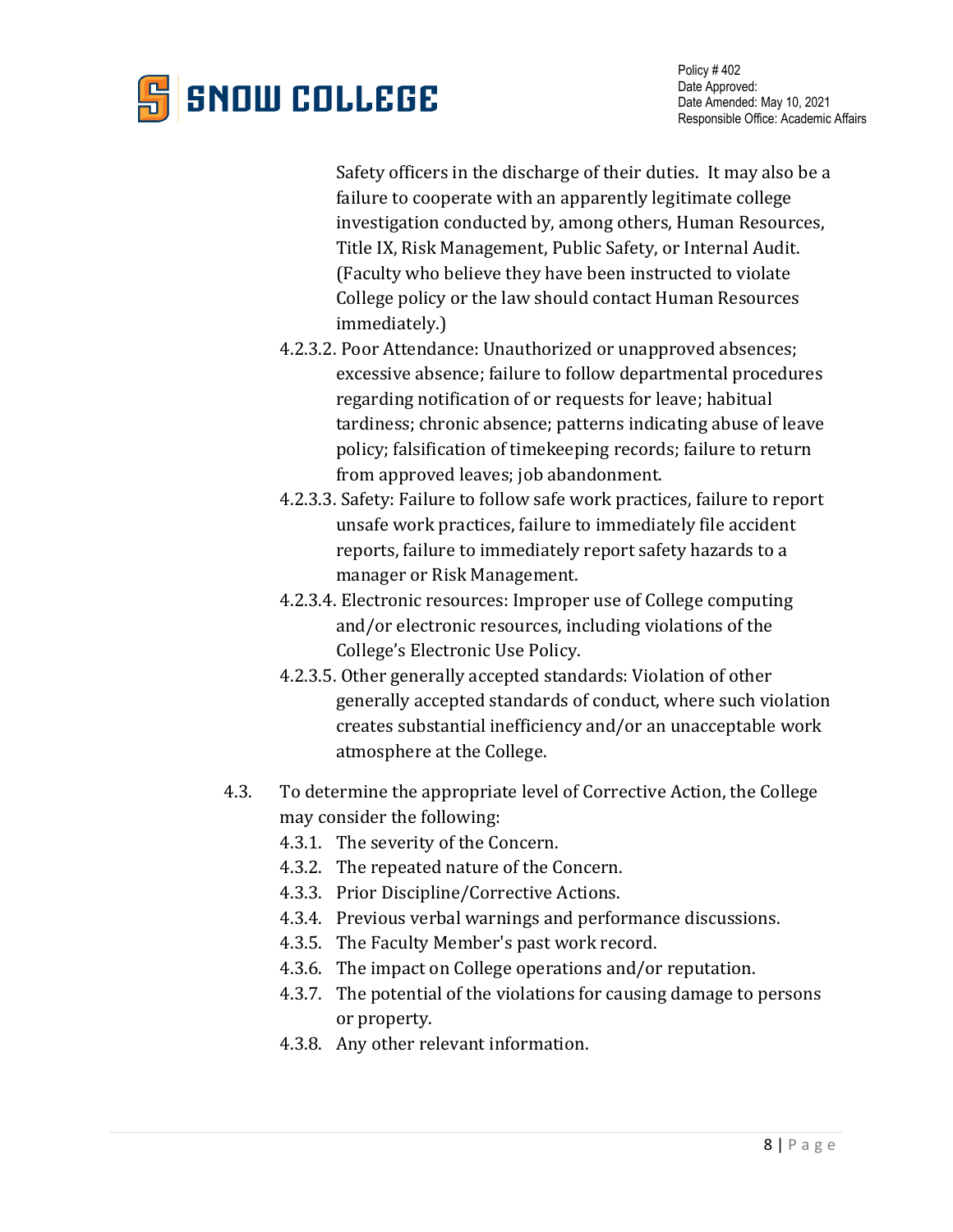

- 4.4. Immediate Supervisors generally initiate Corrective Action. However, action may be taken by others in the supervision chain such as a Dean, CAO, President or by other Administration officials including HR. If action is taken by someone other than an Immediate Supervisor, the Immediate Supervisor of the Faculty Member must be informed of the need for action and involved in the action when possible.
- 4.5. HR provides oversight of the Corrective Action process and may be consulted for Pre-Corrective Action to ensure that policy and procedures are followed and that actions are consistent and fair. The role of HR for Corrective Action is to act as a resource to Faculty Members, Supervisors, and administration. In an additional role, HR also facilitates communication regarding Corrective Action.
- 4.6. While progressive discipline is allowed, the College may not institute disciplinary proceedings against a Faculty Member more than once based on the same facts, circumstances, or events.

## 5. CORRECTIVE ACTION FOR FACULTY

- 5.1. These procedures must be used for Tenured, Tenure-Track, or Professional-Track Faculty if discipline or dismissal is sought at any time for Tenured Faculty or during a contract period for Tenure-Track or Professional-Track Faculty. These procedures do not apply in the event of a non-renewal of an appointment for Tenure-Track or Professional-Track Faculty.
	- 5.1.1. Applying Corrective Action to Tenure-Track and Professional-Track Faculty does not create an expectation of renewal of employment. It also does not create an expectation of Discipline instead of Termination and does not limit the ability of the College to decide to not renew a Tenure-Track or Professional-Track Faculty member for additional years of employment.
	- 5.1.2. Where a specific Corrective Action is determined to be appropriate but is not listed in this Policy or Procedure, HR will determine which level it fits within best and the procedures for that level will be followed as nearly as is practicable.
	- 5.1.3. While applying these procedures, the College may suspend a Faculty Member with pay at any point in the process, require that the Faculty Member not be on College property without specific permission, or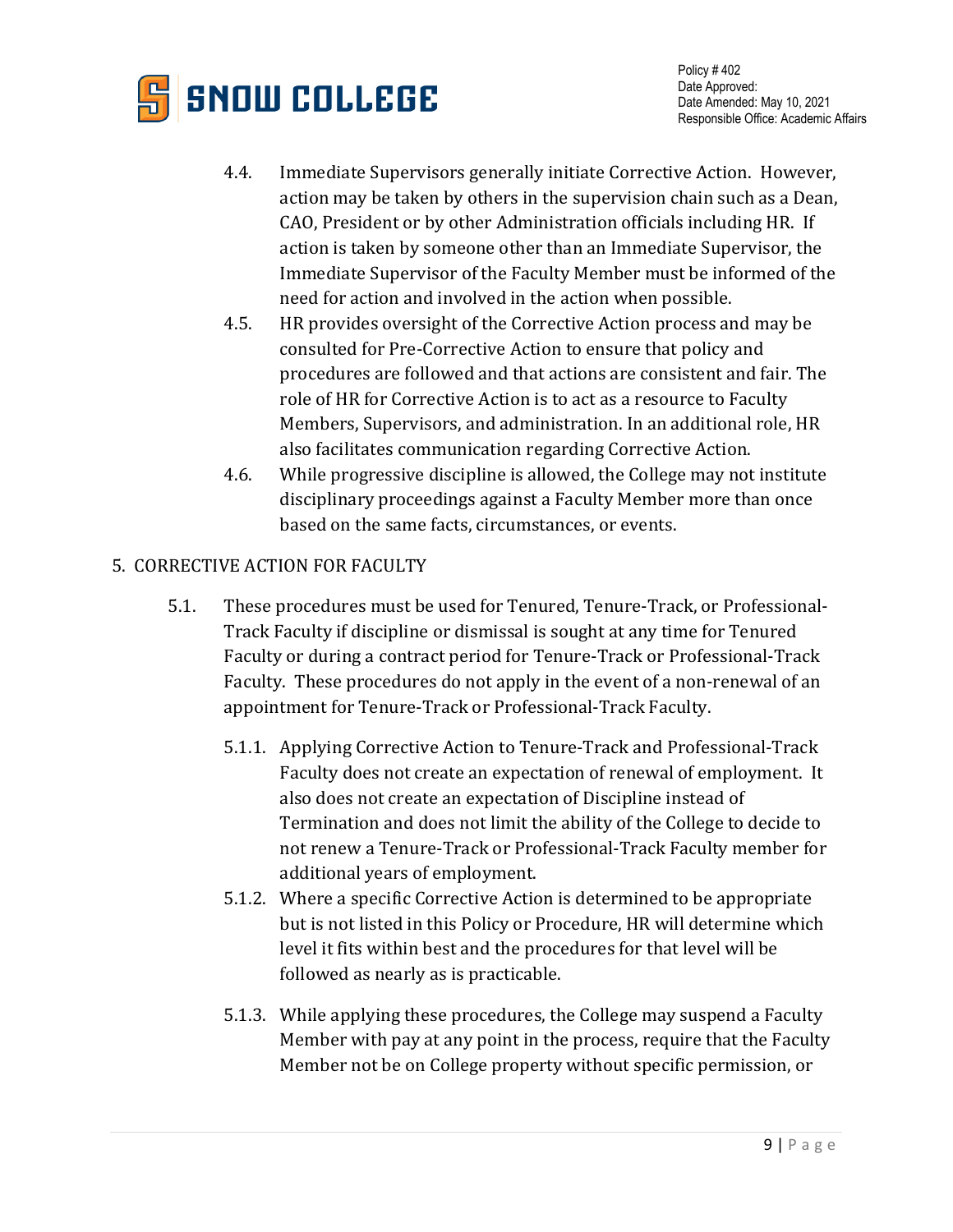

impose other reasonable conditions pending resolution of Corrective Action.

- 5.1.4. In circumstances as determined by HR in consultation with the CAO or President, a Faculty Member may be suspended without pay during the process of these and the Grievance Policy and Procedures.
- 5.1.5. These procedures, in conjunction with the Grievance Policy and Procedures, provide the minimum due process of R481.
- 5.2. Pre-Corrective Action Procedures:
	- 5.2.1. It is incumbent on Supervisors to manage Faculty Members who report to them. They should convey clear expectations of performance, provide training, and manage performance issues in a timely manner. The expectation is that Supervisors will discuss performance Concerns and workplace-conduct Concerns with a Faculty Member and attempt to correct Concerns through means less than a Corrective Action when feasible. However, at an immediate supervisor's or the College's sole discretion, Corrective Action may be pursued at any time. Pre-Corrective Actions include discussions of expectations, training, coaching, verbal warnings, and verbal reprimands. Confirmation in writing may be done and should generally be noted in Performance Evaluations. Pre-Corrective Actions are not considered Discipline, but they should be documented. Deans and department chairs may consult with the CAO and/or HR to determine appropriate Pre-Corrective Action.
	- 5.2.2. HR may be consulted as necessary in Pre-Corrective Action and will provide assistance to Supervisors.
	- 5.2.3. HR also serves as a resource for Faculty Members. Faculty Members may consult HR with questions and may seek HR assistance in facilitating communication with co-workers, Supervisors and others. In providing such assistance, HR primarily plays a consulting and training role.
- 5.3. Level-One Corrective Action: It may be determined that a Performance-Improvement Plan (PIP) is necessary to address Concerns. A PIP is generally not considered Discipline; instead, it is a constructive way to address Concerns and give a Faculty Member the opportunity to succeed.
	- 5.3.1. Level-One Corrective Action Procedures: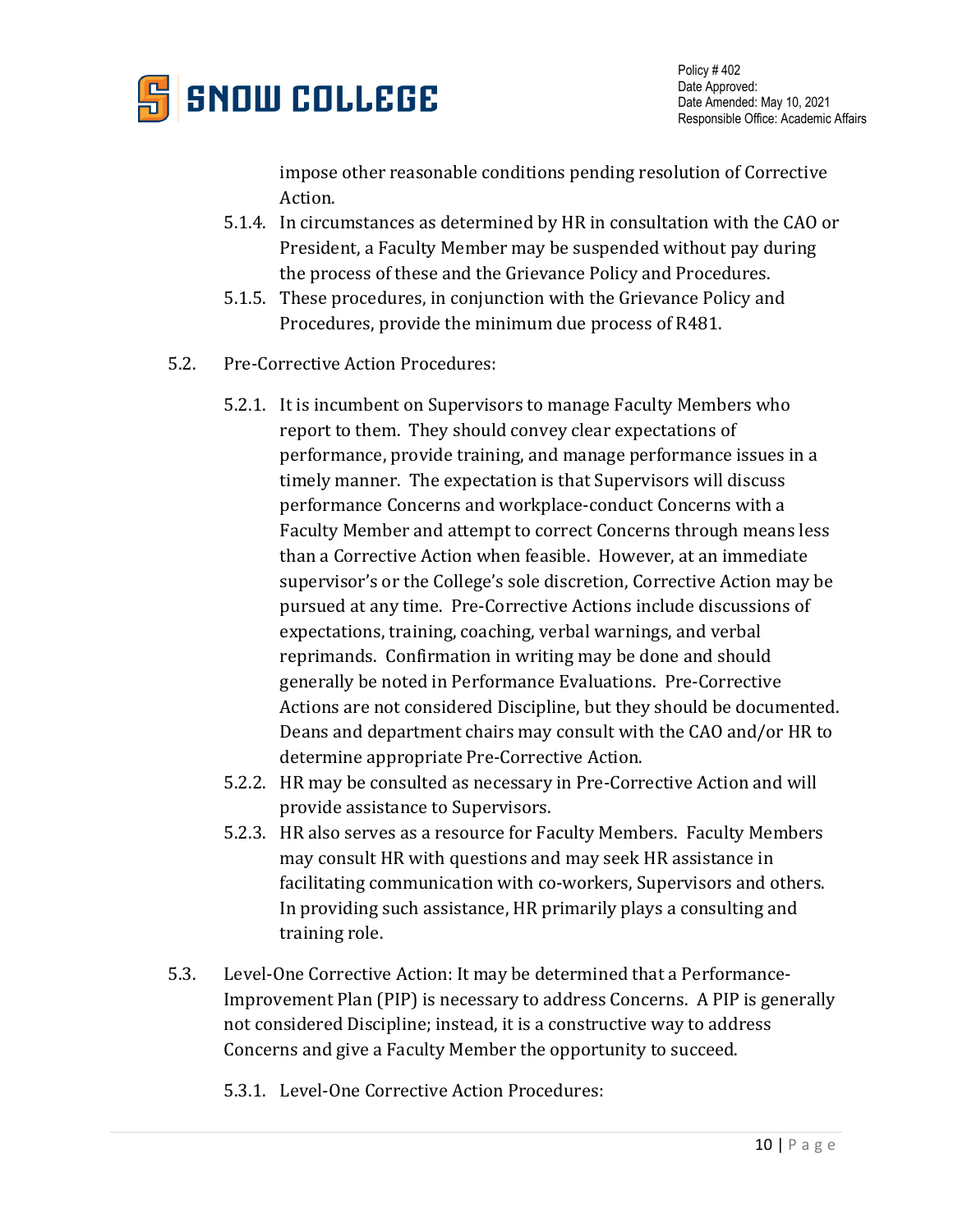

- 5.3.1.1. A supervisor learns of a Concern.
- 5.3.1.2. The Immediate Supervisor and HR discuss the Concern, determine whether a Performance-Improvement Plan may be appropriate to address the Concern, and if so HR provides the template for a Performance-Improvement Plan.
- 5.3.1.3. A PIP is created to address the Concern and set forth in writing expectations for the Faculty Member.
- 5.3.1.4. The PIP must be approved by Human Resources before it is issued.
- 5.3.1.5. The Faculty Member is given Notice of and an opportunity to respond to the Concern that led to the PIP. This may be done by delivering a draft PIP to the faculty member for comment and possible revisions.
- 5.3.1.6. The approved PIP is Delivered to the Faculty Member. The PIP is discussed, including how it will be implemented. The Faculty Member may give feedback. Generally, the next-level Supervisor should witness this meeting (dean, Provost, Associate Provost). The PIP may be modified at this point. The final PIP is then delivered and implemented.
- 5.3.1.7. The Immediate Supervisor will include a timeline in the Performance Improvement Plan for coaching the Faculty Member and to assess and document progress.
- 5.3.1.8. At the conclusion of the Performance-Improvement Plan, the Immediate Supervisor, in consultation with HR, will recommend Level-Two or Level-Three Corrective Action, which may include ending the PIP and allowing the Faculty Member to continue his or her normal duties; extending the term of the PIP; Dismissal.
- 5.4. Level-Two Corrective Action: Some Concerns require stronger action. These Concerns will invoke the Discipline process.
	- 5.4.1. Level Two Corrective Action Procedures:
		- 5.4.1.1. A supervisor learns of a Concern that is significant and requires more than Pre-Corrective Action or a PIP.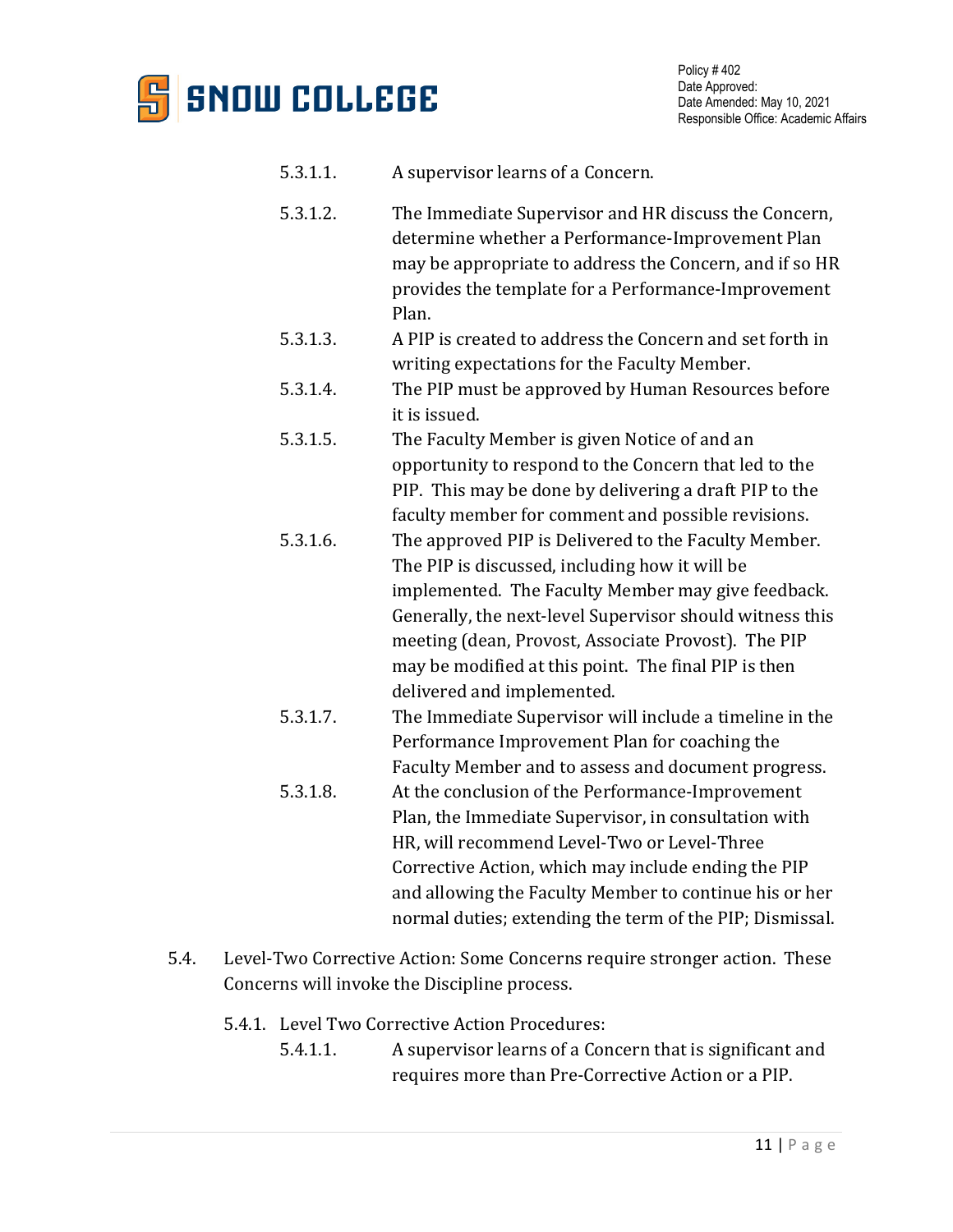# **SNOW COLLEGE**

- 5.4.1.2. The Immediate Supervisor shall contact HR to discuss the Concern. If the Concern is initiated by another person, the Immediate Supervisor is contacted and involved in the discussion with HR when possible. Generally, an investigation should be conducted to confirm that there is a valid Concern and to document it if possible. The Faculty Member who is the subject of the Concern should generally be contacted as part of the investigation. HR, in consultation with the Immediate Supervisor (and an Administration Employee if necessary), will determine who should investigate the Concern.
- 5.4.1.3. Upon validating the Concern, HR provides the Immediate Supervisor a template for a Notice of Intent (typically a Notice of Intent to Issue a Written Warning or Notice of Intent to Issue a Final Written Warning).
- 5.4.1.4. The Notice of Intent is created to address the Concern. The Notice of Intent must be approved by Human Resources before it is issued. HR should consider the potential severity of the Concern and whether a significant adverse employment action is possible. HR should also consider consulting legal counsel, Risk, or State Risk Management before approving a Notice.
- 5.4.1.5. The Faculty Member will be given Notice of the Concern by Delivery of the Notice of Intent and then be given an opportunity to Respond. After the Faculty Member has read the Notice of Intent, the opportunity should usually be a face-to-face conversation with the Immediate Supervisor or other Administration Employee. Depending on the Response, the Notice of Intent may be revised and then re-Delivered or the Notice of Intent may be withdrawn. If withdrawn, the Immediate Supervisor may issue a new Notice of Intent, impose a lesser Corrective Action, or choose to take no further action.
- 5.4.1.6. If a Level-Two Corrective Action Notice of Intent is not withdrawn, the Faculty Member will be given an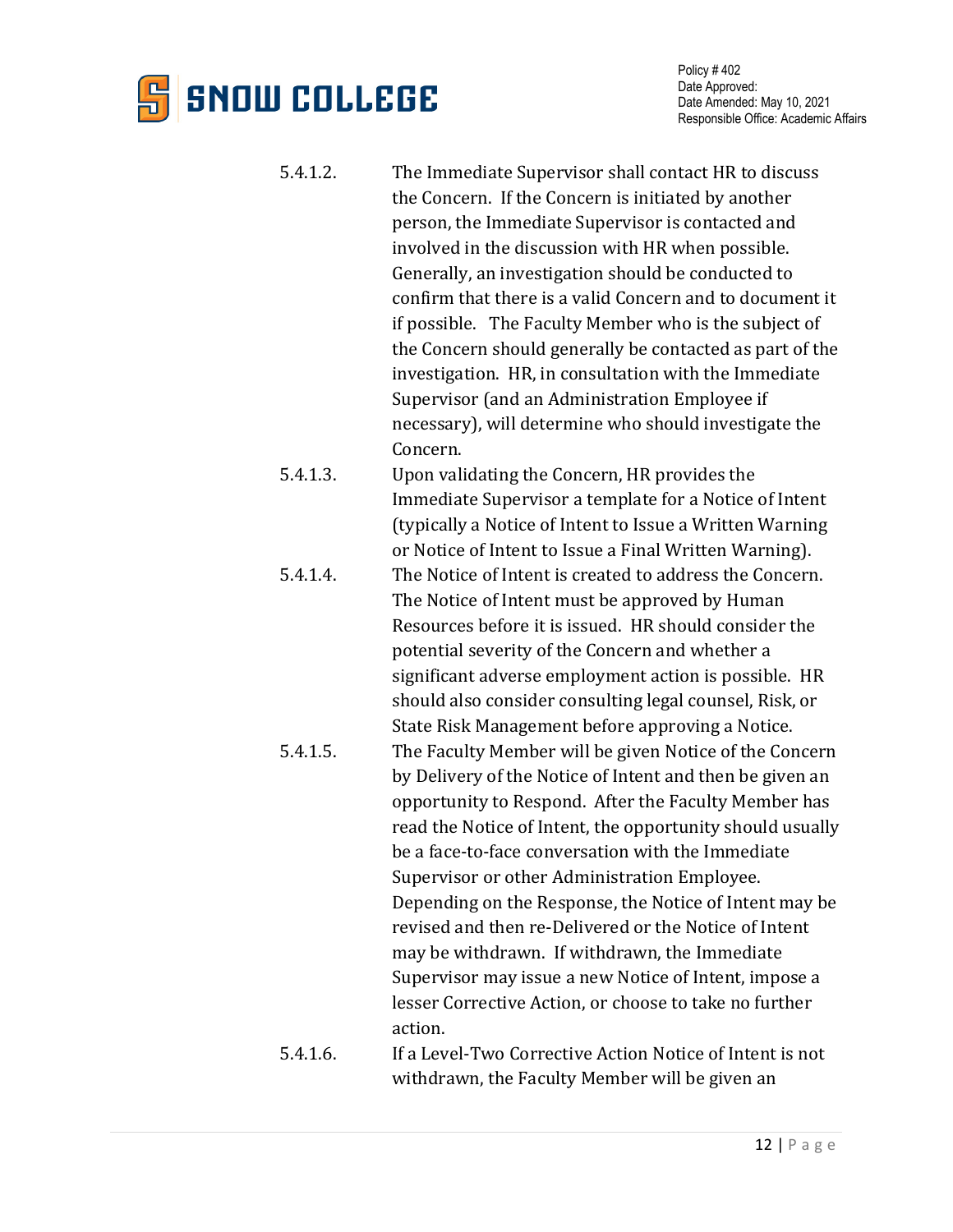

opportunity to further respond in writing within five calendar days.

- 5.4.1.7. The Immediate Supervisor will discuss the Response(s), if any, and the situation with HR. They will consider whether a Sanction is appropriate. They should consider:
- 5.4.1.7.1. Whether there is a violation of institutional policies.<br>5.4.1.7.2. Whether imposing sanctions will serve one or more
- Whether imposing sanctions will serve one or more of the following purposes:
- 5.4.1.7.2.1. To induce self-improvement and reform by a faculty member.
- 5.4.1.7.2.2. To indicate to the faculty member the seriousness of his or her violation and thereby deter him or her from future violation.
- 5.4.1.7.2.3. To reassure the college/university community that violations of policy which the faculty member has committed will not be tolerated, thereby serving to maintain respect for and commitment to the policies of other members of the institutional community.
- 5.4.1.8. In cooperation with HR, a Final Decision Letter will be created setting forth the College's decision and Sanction, if any. The Final Decision Letter may incorporate the original Notice of Intent, may modify that, or may withdraw it. HR must approve the Final Decision Letter. HR should consider whether the Sanction, if any, rises to the level of a significant adverse employment action, and if so should consult legal counsel, Risk, or State Risk Management before approving, and document that guidance has been sought and adhered to.
- 5.4.1.9. The final decision letter will be Delivered to the Faculty Member with notification of the grievance procedure. The Faculty Member may then challenge the decision, pursuant to the Faculty Grievance Policy, but the Sanction will generally be effective immediately.
- 5.4.1.10. The Final Decision letter will be added to the Faculty Member's person's file.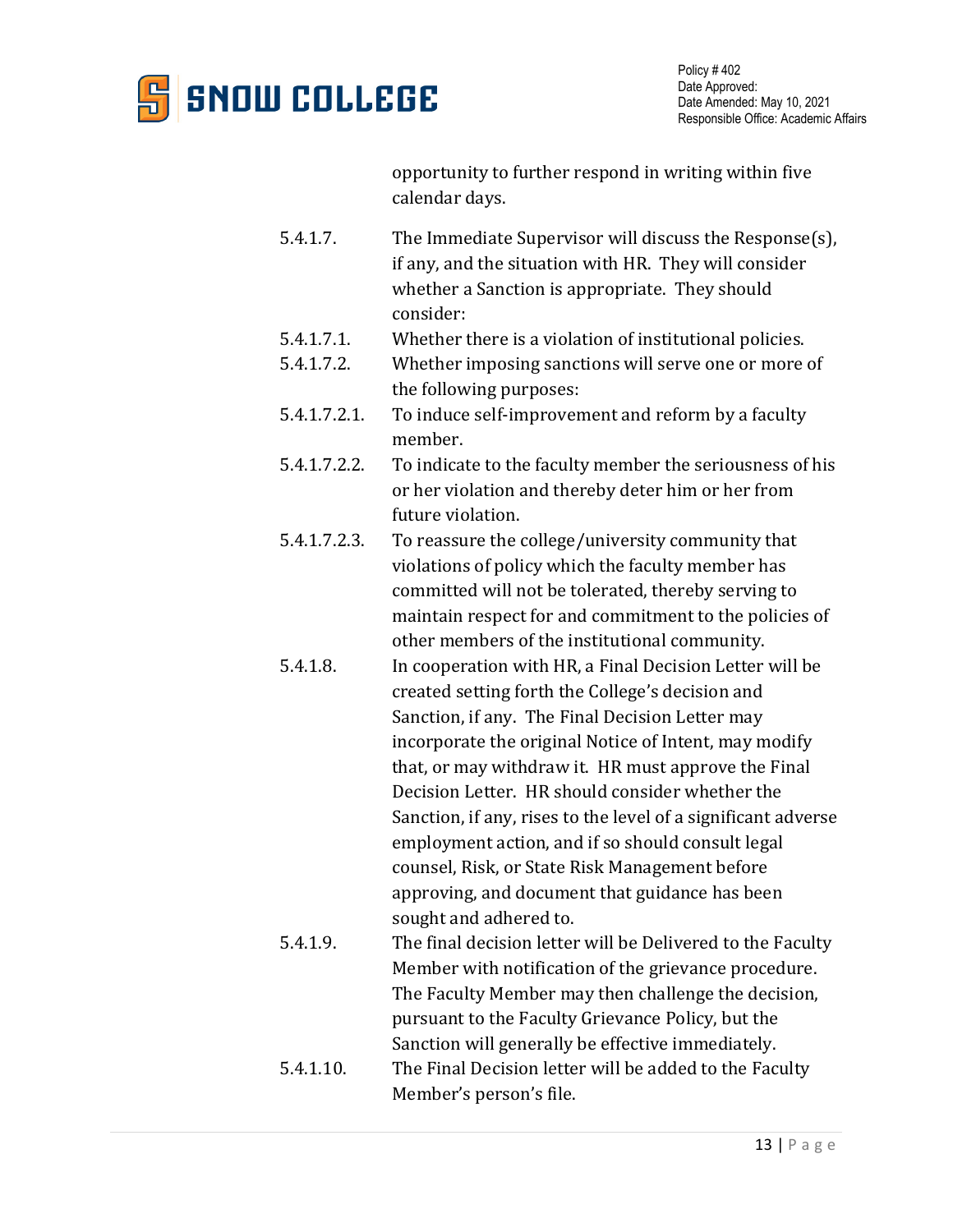

- 5.5. Level-Three Corrective Action: Some Concerns raise the issue of whether the employment relationship should be discontinued. These Concerns will invoke the Discipline process at the highest level.
	- 5.5.1. Level-Three Corrective Action Procedures:
		- 5.5.1.1. A Supervisor learns of a Concern that is severe. Dismissal may be considered if the Concern rises to the level of:
			- 5.5.1.1.1. Professional continued incompetence.
			- 5.5.1.1.2. Serious misconduct or unethical behavior.
			- 5.5.1.1.3. Serious violation of Board or institutional rules and regulations.
			- 5.5.1.1.4. Substantially impaired performance for medical reasons for which accommodations have not been successful.
			- 5.5.1.1.5. Inability or unwillingness to meet institutional expectations.
		- 5.5.1.2. The Immediate Supervisor shall contact HR to discuss the Concern. If the Concern is initiated by another person, the Immediate Supervisor is contacted and involved in the discussion with HR when possible. Generally, an investigation should be conducted to confirm that there is a valid Concern and to document it if possible. The Faculty Member who is the subject of the Concern should generally be contacted as part of the investigation. HR, in consultation with the Immediate Supervisor (and an Administration Employee if necessary), will determine who should investigate the Concern.
		- 5.5.1.3. Upon validating the Concern, HR provides the Immediate Supervisor a template for a Notice of Intent, typically a Notice of Intent for Reduction in Rank, Reduction In Pay, Suspension Without Pay, Disciplinary Probation, Reduction in Rank, or Dismissal.
		- 5.5.1.4. The Notice of Intent is created to address the Concern. The Notice of Intent must be approved by Human Resources before it is issued. HR must consult legal counsel or State Risk Management before approving it and document that guidance has been sought and adhered to.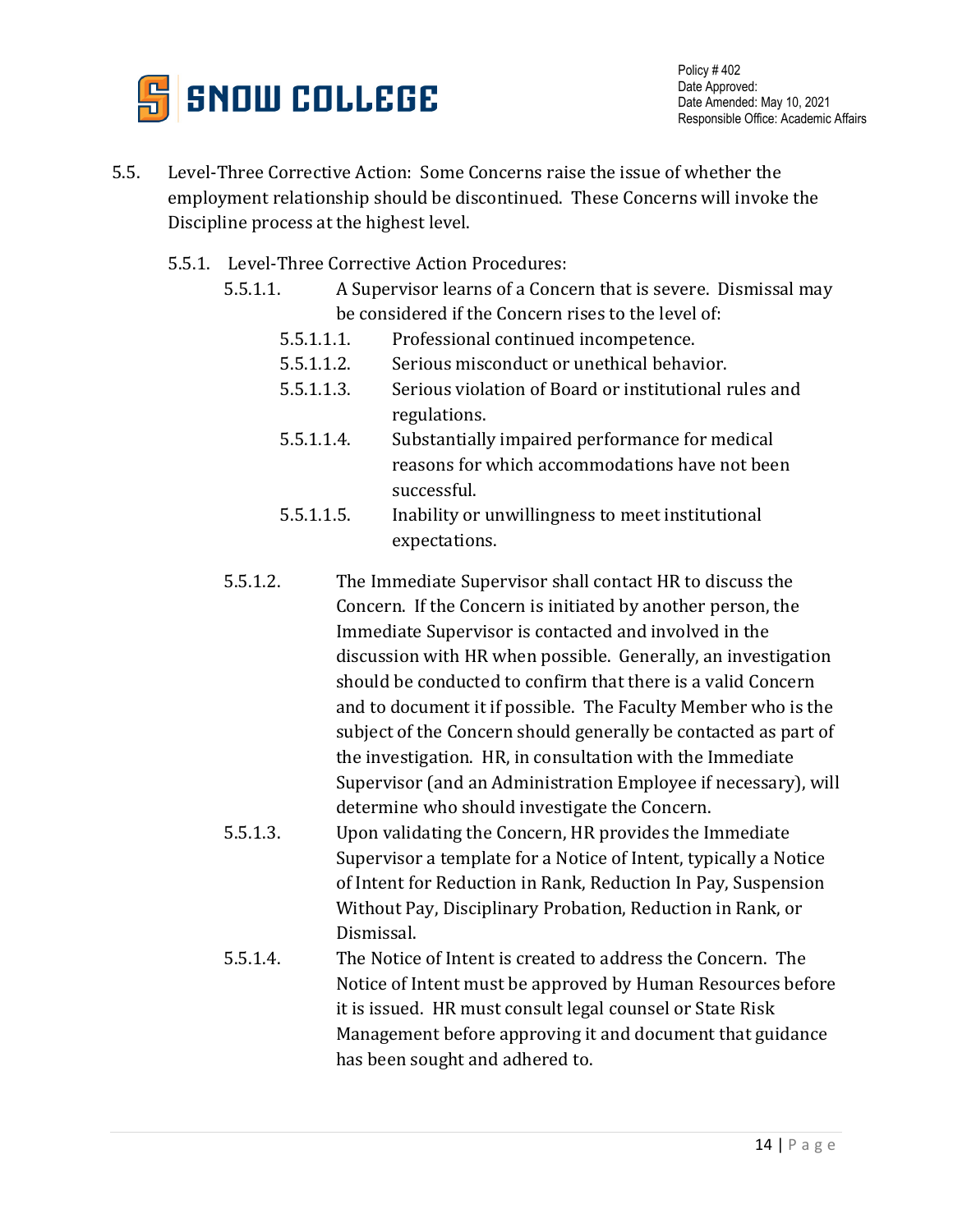

- 5.5.1.5. The Faculty Member will be given Notice of the Concern by Delivery of the Notice of Intent and then be given an opportunity to Respond. After the Faculty Member has read the Notice of Intent, the opportunity should usually be a faceto-face conversation with the Immediate Supervisor or other Administration Employee. Depending on the Response, the Notice of Intent may be revised and then re-Delivered or the Notice of Intent may be withdrawn. If withdrawn, the Immediate Supervisor may issue a new Notice of Intent, impose a lesser Corrective Action, or choose to take no further action.
- 5.5.1.6. If a Level-Three Corrective Action Notice of Intent is not withdrawn, the Faculty Member will be given an opportunity to further respond to the Notice of Intent in writing within five calendar days. The Notice of Intent may notify the Faculty Member that he or she is suspended with or without pay during the Response period.
- 5.5.1.7. The Immediate Supervisor will discuss the Response(s), if any, and the situation with HR. In cooperation with HR, a Final Decision Letter will be created setting forth the College's decision and Sanction, if any. The Final Decision Letter may incorporate the original Notice of Intent, may modify that, or may withdraw it. HR must approve the final decision letter. HR must consult legal counsel or State Risk Management before approving it and document that guidance has been sought and adhered to.
- 5.5.1.8. The Final Decision Letter will be Delivered to the Faculty Member with notification of the grievance procedure. The Faculty Member may then challenge the decision but the Sanction will generally be effective immediately.
- 5.5.1.9. The Final Decision letter will be added to the Faculty Member's personnel file.
- 6. Progressive Discipline. When feasible, Progressive Discipline should be considered by the College. If the College does not consider Progressive Discipline feasible, the College may move to any level of discipline it feels is appropriate, for example some Concerns may be addressed by moving directly to Termination.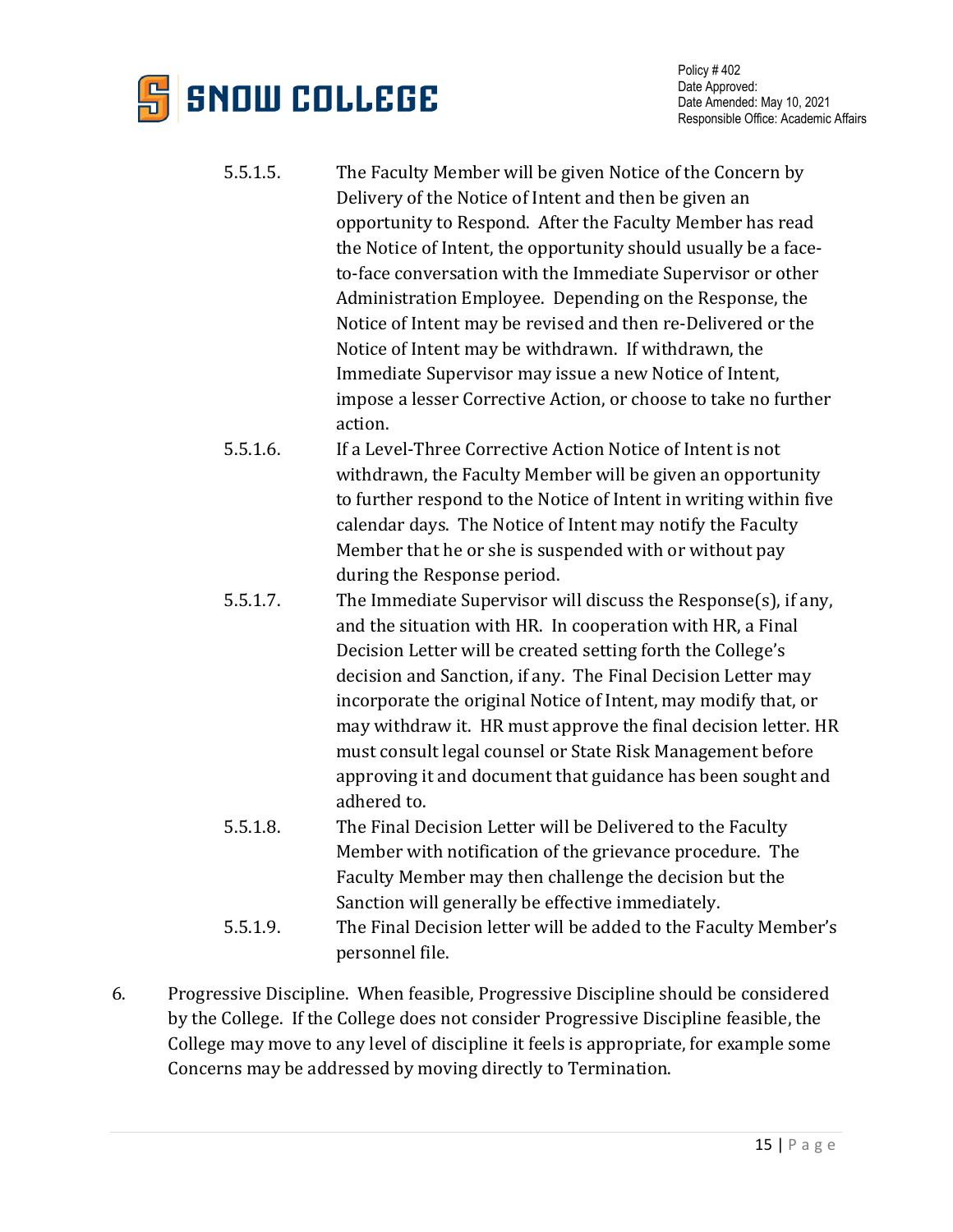

- 7. Corrective Action and Non-renewal of Tenure-Track and Professional-Track Faculty Members.
	- 7.1. Tenure-Track and Professional-Track Faculty Members may not be renewed for a position with or without cause for any lawful reason deemed adequate by the College, including but not limited to, unsuitability to job requirements, unsatisfactory performance, or unacceptable behavior. Prior Notice or lesser Corrective Actions need not be given.
- 8. Job Abandonment
	- 8.1. A Faculty Member who fails to show for his or her duties for five consecutive business days and fails to notify his or her department chair or dean will be terminated due to Job Abandonment.
	- 8.2. Before Termination, the Immediate Supervisor will make at least one attempt to contact the Faculty Member in person, by phone or by email.
	- 8.3. The Faculty Member will be notified of the decision in writing.
	- 8.4. The Faculty Member may use the grievance procedures, but Job Abandonment is generally not excusable.
- 9. Ineligible for Re-employment.
	- 9.1. In addition to any Discipline, in the event of Job Abandonment or a Faculty Member Resignation, Human Resources may designate a Faculty Member who has engaged in behavior that is considered egregious as Ineligible for Re-employment (IR). This decision to designate IR will be made in order to protect the interests of the College and community.
- 10. A faculty member may be dismissed for reasons other than cause as a result of:
	- 10.1. Bona fide program or unit discontinuance.
	- 10.2. Bona fide financial exigency.
- 11. Where in this Policy and Procedure it is directed that HR shall discuss or provide templates, documents, approvals, etc., if a Corrective Action is being considered against a Faculty Member in Human Resources, or there is another potential conflict, the Attorney for the College shall be consulted. If the Attorney determines there may be a conflict, he or she shall act as an intermediary in communication with Human Resources, taking care to consult with an employee of the Human Resources Department who is independent of the considered action. The Attorney may provide